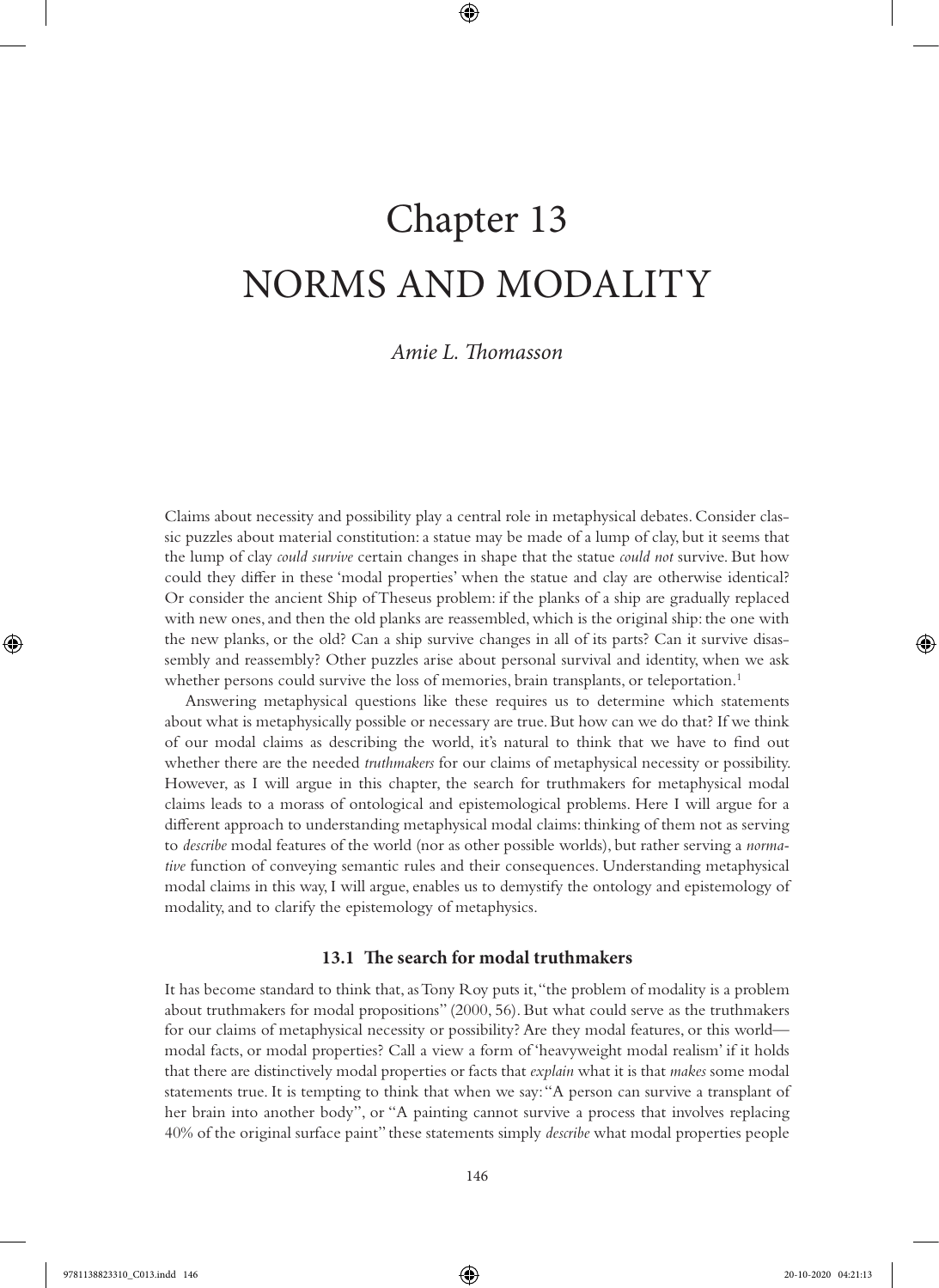⊕

or paintings have (the modal property of (not) possibly-surviving-this-change), just as we describe the person or painting as having other properties (weight, color, etc.). Alternatively, we might think of modal statements as attempts to describe modal *facts* in the world, and as holding true if those modal facts indeed obtain.

But heavyweight modal realism faces what Huw Price (2011) has called the 'placement problem': how are these modal facts or properties supposed to fit into the natural world? They do not seem to be physical properties or facts like those investigated by the empirical sciences—so what are these modal facts or properties supposed to be, and why should we think there are such things? How are they related to the non-modal facts or properties studied by the natural sciences? As the case of the clay and the statue makes clear, this relation is pretty mysterious because objects like the statue and clay can have all the same physical properties and yet differ in their modal properties. As a result, it seems like we can't think of the modal properties as 'higher level' properties that are somehow fixed by an entity's more basic physical, or other nonmodal properties.

If we think that, to know which metaphysical statements are true, we have to come to know their truthmakers, we face even more difficult epistemological problems. For how can we hope to discover what modal properties an object has, or what modal facts obtain? Hume observed long ago that there seems no prospect of giving an empirical account of our knowledge of modality—so what sort of account can we give? Even if one thinks, with Barbara Vetter, that one can acquire knowledge of dispositions or potentialities empirically (having observed many glasses shattering, we infer that glasses are *disposed* to break on sharp impact) (Vetter 2015, 11–13), the same methods cannot ground knowledge of distinctively *metaphysical* modality. For the same observations of the statue/lump of clay lead to different modal conclusions: that the statue would not survive a squashing while the lump would. The so-called 'grounding' problem arises precisely because no non-modal/non-sortal properties that *can* be empirically known seem capable of grounding the difference in the *metaphysical* modal properties (identity and persistence conditions) attributed to the statue and the clay.2

One prominent alternative to heavyweight modal realism is David Lewis's (1986) possible worlds realism. On this view, we need not accept that there are any distinctively *modal* features of this world. Instead, we accept that there are many other concrete worlds causally and spatiotemporally disconnected from our own—call these the (merely) possible worlds (our actual world is also a possible world). Lewisian possible worlds realism still enables us to understand modal statements as descriptions, but they are seen as attempted descriptions not of *modal* features of *our* world, but of *non-modal* facts in one or more of the possible worlds (including our actual world).3

However, few have been willing to accept that there are such possible worlds, or that they could adequately serve as non-modal truthmakers for our modal propositions (Jubien 2007; Divers and Melia 2002). Even if we are content to let the ontological issues slide and allow that there *are* possible worlds, a massive problem of *relevance* remains—a problem that was raised in reviews of *The Plurality of Worlds* by Nathan Salmon (1988), Graeme Forbes (1988), William Lycan (1988), and Allen Stairs (1988). The problem is that our modal statements just don't seem to be *about* what goes on in other worlds, even if there are such worlds (Stairs 1988, 344); these don't seem like *relevant* truthmakers.4 The fact that even if we accept the ontology, its *relevance* to the modal question remains in doubt, might already be taken to suggest that the modal claims aren't aiming to *describe* facts about other worlds at all.

Lewis's possible worlds realism also faces daunting epistemic problems like those that trouble the heavyweight realist. For given the causal isolation of the other possible worlds from our own, it remains unclear how we could know anything about them, or about what claims they make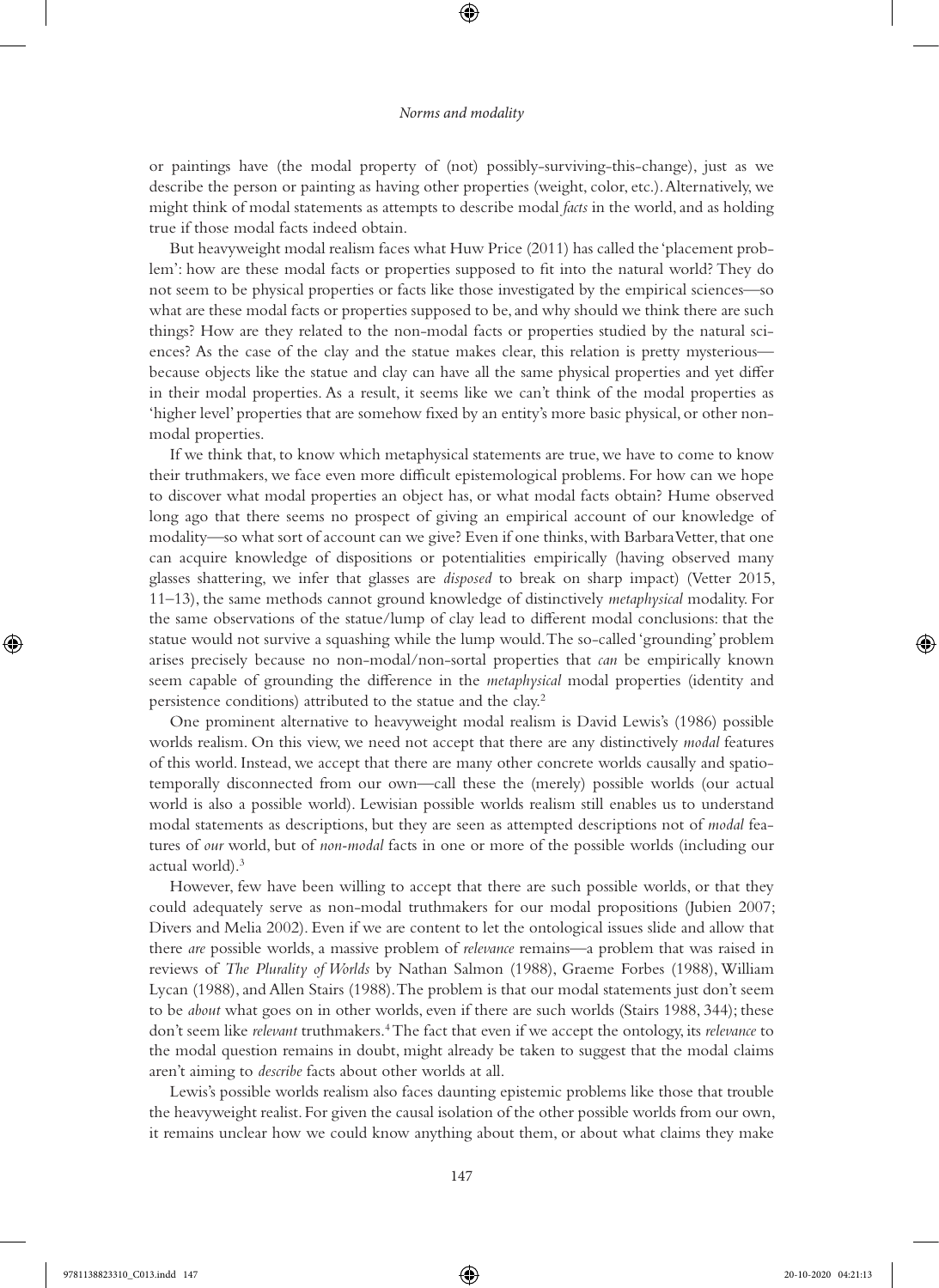⊕

true. Lewis (1986, 104–115) does suggest that we commonly come to have the modal beliefs we do by way of engaging in imaginative experiments guided by a principle of recombination (113–114). But it is not at all clear, on his view, why this sort of procedure *should* give us anything that counts as modal *knowledge*: why should imagination guided by this principle give us any information about what is going on in causally and spatio-temporally disconnected concrete worlds? Lewis himself makes it clear that he does not take himself to be answering that question.5

## **13.2 Exposing the descriptivist assumption**

As we have seen, a daunting array of puzzles and problems arises from the attempt to find truthmakers for our metaphysical modal statements—whether we think of the truthmakers as modal properties, modal facts, or possible worlds. What I want to call attention to in this chapter is that they all arise from an assumption so common that it has become almost invisible: the assumption that modal statements are *descriptive* or *representational* in character—that is, that they function to describe or track certain 'features of reality', which can then serve to make modal claims true.<sup>6</sup>

I will argue that this assumption should be brought to light and reexamined. Before we start asking what the truthmakers are for modal claims, we should step back to ask a more basic question: what *function* does it serve to make metaphysical modal claims? Do they serve a kind of describing or world-tracking function, or do they have another function entirely—in a way that might make the search for truthmakers otiose?

In one sense it might seem just obvious that metaphysical modal statements are descriptive. If I say 'Mary is necessarily human', this sounds parallel to saying 'Mary is unusually tall'; both are indicative in form and are naturally thought of as 'describing' (or 'representing') Mary in certain ways. I certainly do not wish to deny these obvious truths.7 The philosophical assumption of descriptivism, however, goes beyond these truisms: it involves an assumption about *function*. Many of the basic terms in our language seem to serve the function of tracking certain features of our environment, with which they are meant to co-vary, enabling us to get around better. So, for example, it is plausible that terms such as 'wolf' and 'river' serve such a descriptive tracking function. To assume that a term is descriptive in our sense is to assume that it serves that function. Huw Price (2011) calls terms that serve this function 'e-representations', those whose job "is to co-vary with something else—typically, some *external* factor, or environmental condition" (20). Where terms serve this kind of function, it is natural to think of them as aiming to correctly represent what there is (and is not) in the world—and answerable to the world in the sense that we look to the world to determine if what we say using those terms is true or false. When discourse is descriptive in this way, it seems natural to look to the world to find 'truthmakers'8 for our claims about wolves or rivers, features of the world that 'explain how sentences about the real world are made true or false' (Mulligan et al. 1984, 288).

But there are plausible and interesting philosophical accounts of some central, philosophically interesting terms that treat them as serving very different functions from describing or tracking elements of our environment. For example, Paul Horwich (1998) treats the function of the truth predicate as serving as a device of generalization; Stephen Yablo (2005) suggests that nominative vocabulary for numbers enables us to simplify our expression of scientific laws; and moral expressivists like Simon Blackburn (1993) argue that moral discourse serves not to describe moral facts, but rather to enable us to coordinate our attitudes in certain useful ways.

Even where modal discourse is concerned, the descriptivist assumption wasn't always so invisibly dominant. In the early days of analytic philosophy, it was common to deny that modal statements of various kinds serve a descriptive function. The approach was suggested by early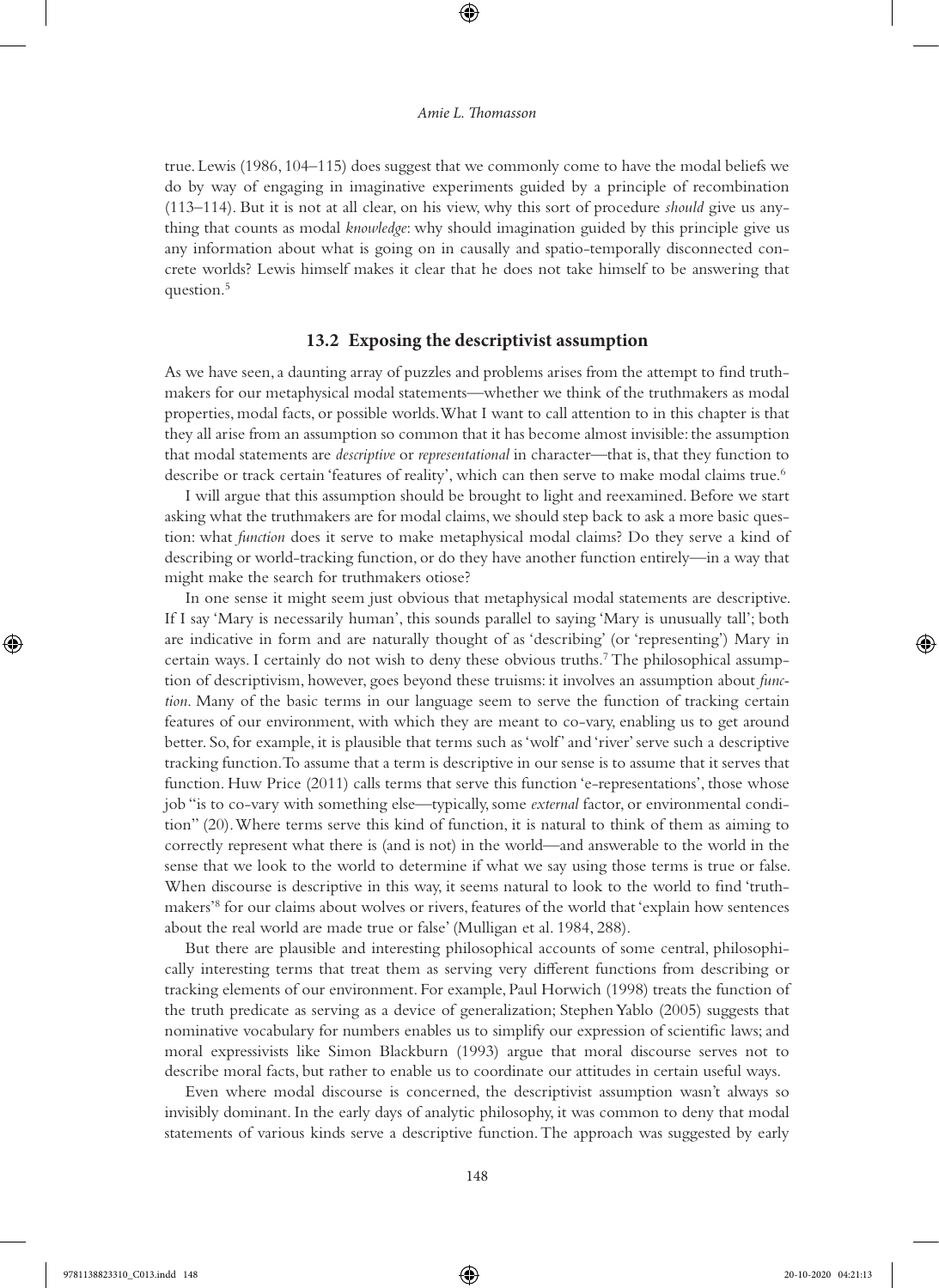⊕

conventionalists like Schlick  $(1918)$ ,<sup>9</sup> who argued that necessary statements of mathematics and logic are not descriptive statements, but serve as implicit definitions of concepts. It was developed in a new way by Wittgenstein in the *Tractatus* (1922/1933), who treated the propositions of logic as tautologies which say nothing about the world.10 The approach reappeared in a more sophisticated vein in the work of the later Wittgenstein, and in Ryle's work on statements of scientific laws, which he took to serve not to describe the world but rather to serve as 'inference tickets' (1950, 121). Sellars (1958) develops a similar treatment of statements of scientific laws, which he treats as having the function of *justifying* or *endorsing* inferences from something's being an A to its being a B. More recently, approaches to modality along these lines have been developed by Simon Blackburn (1987/1993) and Robert Brandom (2008).

In the remainder of this chapter, I aim to lay out a view in that tradition, on which *metaphysical* modal statements fundamentally serve not to *describe* features of this or other worlds, but rather serve a basically *normative* function. On reflection, it shouldn't be surprising that modal terms serve a normative function. As a grammatical group, modal terms include not only the metaphysician's 'possible' and 'necessary', but also such terms as 'can', 'may', 'must', and 'shall', which are characteristically used in issuing requirements and permissions, and in stating commands and rules in an impersonal indicative form. These different sorts of modal terms (for alethic, deontic, and epistemic modalities) tend to come together across a wide range of languages (Papafragou 1998, 371), and children tend to learn to use modal terms for obligation, necessity, and possibility at around the same time (about age three) (Wells 1985, 159–160, 253). So it would make sense to think that they have something in common—perhaps that that they all enable us to convey norms in useful and perspicuous ways.

## **13.3 What function does modal vocabulary serve?**

But why might it be useful to have modal terms convey rules and norms? There are surely other ways of communicating rules and norms, such as in non-modal imperatives, or with a stick. Let me begin by discussing why modal terms might be useful in conveying rules in general, and then turn to the particular role of *metaphysical* modal terms in conveying *semantic* rules.

To see what functions modal terms might serve in conveying rules, think about the way rules of games are expressed in language. Some rules may be expressed in imperatives, for example, for checkers:

• "Move only on the dark squares"

But rules can also be expressed in declarative sentences (in the indicative mood), as:

- "Players move their pieces only on the dark squares", or
- "Black always moves first"

Putting rules in the indicative mood has certain advantages over the imperative. For starters, one can't easily state "Black moves first" in an imperative form without knowing who the black player is, and addressing him or her directly. Secondly, expressing rules in the indicative mood enables us to make explicit our ways of reasoning with rules, so that we can, for example, embed them in conditionals and say "If black always moves first, then red never moves first", whereas we cannot put an imperative in the antecedent of a conditional.

But there are also dangers of expressing rules in the indicative form, since they might be mistaken for *descriptions* of what *does happen* or *has happened—*making it hard to distinguish the

⊕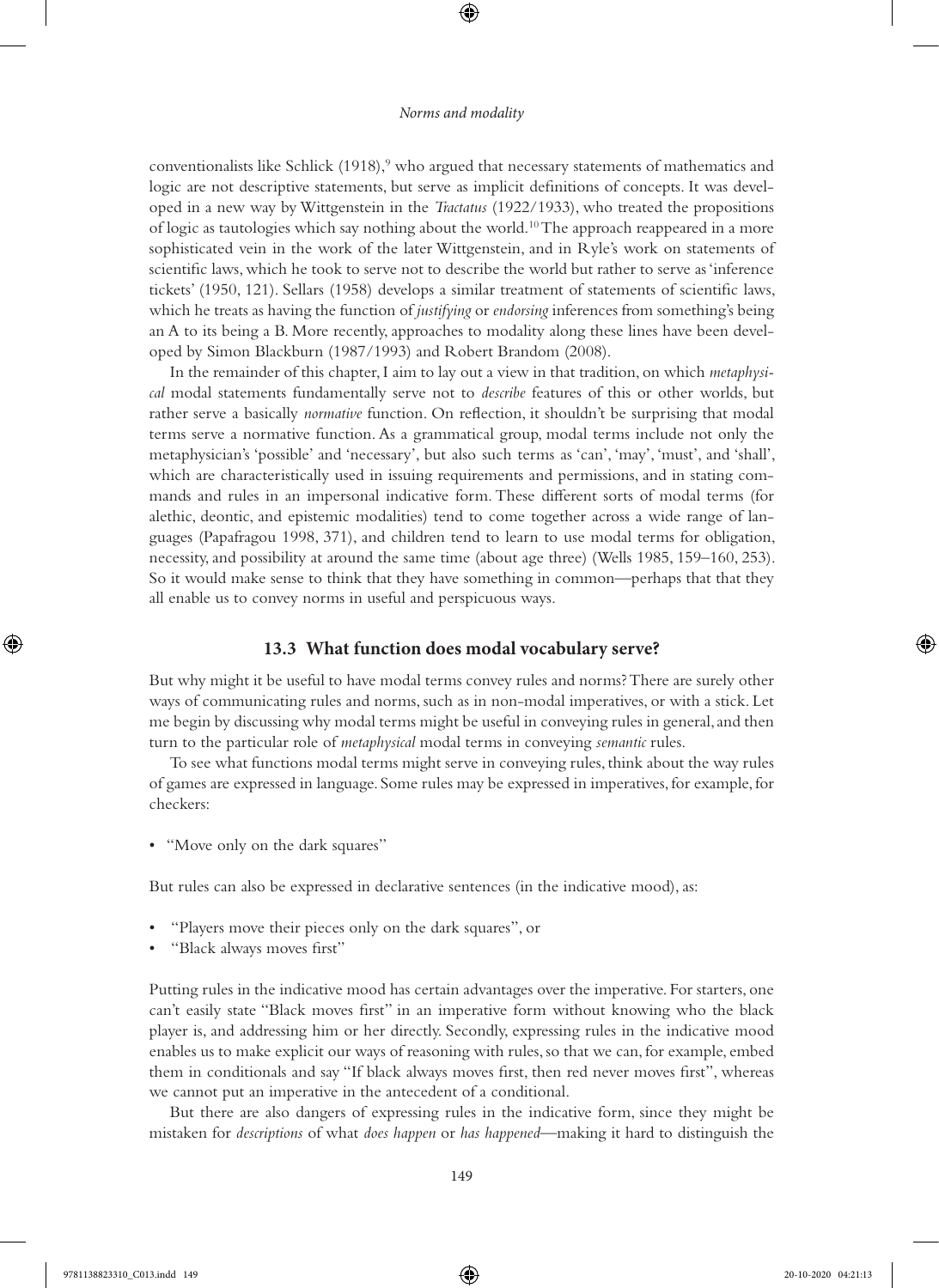⊕

expression of the *rule* that black always moves first from the red player's misguided complaint that black *always* moves first.

We can, however, add a modal verb, and say instead:

- "Players *must* move their pieces only on the dark squares" or
- "The black player *must* move first"

Expressing rules in this modal form preserves our ability to make explicit our ways of reasoning with rules—since it is still in the indicative. But it also brings other advantages. First, it clearly distinguishes these statements of rules from mere *descriptions* of what *does* happen. Second, it enables us to express permissions as well as requirements. Neither the imperative form nor the simple indicative enabled us to do that: if we ask, "Does each player take a turn every round?" the only way to give a *negative* answer to this question, as Ryle (1950/1971, 244) pointed out, is to add a modal verb, and say "No, a player *may* choose to skip a turn". These observations lead to the hypothesis that at least one function it serves to have modal terminology in our language is to give us a way of expressing *rules* or *norms* in the indicative mood, in a way that makes the regulative status more explicit, enables us to make explicit our ways of reasoning with rules, and enables us to express permissions as well as requirements.

## **13.4 The function of metaphysical modal claims**

But if modal terms have as their function conveying rules or norms, what rules or norms might be at stake in metaphysical modal claims? The heart of the normativist view of modality is to see metaphysical modal claims as functioning to convey *semantic* rules. The interesting and tricky feature, however, is that they do not do so by *describing* what the semantic rules are. If we said that they *describe* what the rules are—that the adoption of semantic rules is a truthmaker for our metaphysical modal claims—then we would still be stuck with the old descriptivist assumption that we need truthmakers for our modal claims. Moreover, we would fall into the problems of classical conventionalism—our necessary claims would only hold contingently, as it is a contingent matter that we adopt some rather than other semantic rules.

But nor do metaphysical claims of necessity convey semantic rules by *stating* these rules in a metalanguage: metaphysical modal claims are object-language claims. Instead, they *convey* these rules by *using* those very terms—remaining in the object language. Consider the following dialogue:

- Child: "Mom, is Aunt Sophie always going to be a bachelor?"
- Mom: "Bachelors must be men, dear".
- (Pretentious philosophical mom: "It is necessary that bachelors are men, dear".)

What is going on in this dialogue? In the response, Mom just uses the term 'bachelor' and states a necessary truth: It is necessary that bachelors are men. But what she is *doing* thereby is communicating a rule that *could* be stated in the metalanguage, as "The term 'bachelor' may only be applied to men".

Now consider a more philosophical dialogue.

- Question: "Can a ship survive having all of its parts gradually replaced?"
- Response: "Yes, as long as the replacement process is gradual. For all that is essential to artifact identity over time is a continuous history of maintenance, not the retention of any particular material part".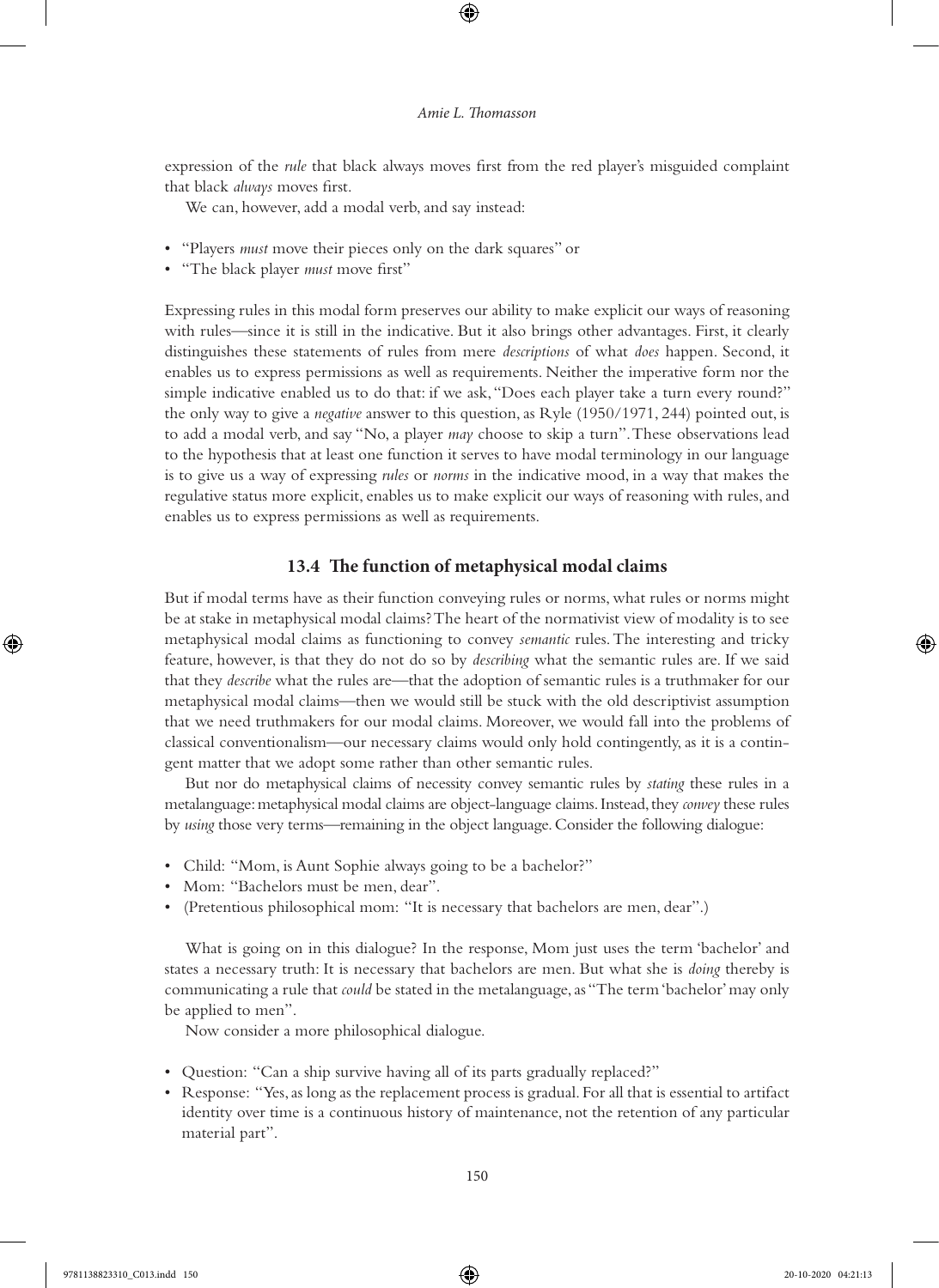⊕

Again, here we have a dialogue conducted in the object language, about ships and other artifacts. But what is being *done* through this dialogue, on the normativist view, is not describing some modal properties of ships that the philosopher pretends to have discovered, but rather a way of communicating some rules of use for ship names (and names for other artifacts): that we are permitted to say this is 'the same ship' as before, or to re-apply the name 'The Queen Mary', as long as there has been a continuous history of maintenance.

Although the primary function of metaphysical modal claims, on this view, is to convey semantic rules rather than to report metaphysical discoveries, it is still useful to do so by just *using* the terms, in the object language. We often use terms as a way of demonstrating or implicitly commenting on how the term is (to be) used, or whether it should be used at all. Chris Barker (2002) calls these 'metalinguistic' uses as contrasted with 'descriptive' uses, where metalinguistic uses are those in which a term is used to "communicate something about how to use a certain word appropriately", rather than to communicate (other) information about the world.<sup>11</sup> For example, we engage in what has become known as 'metalinguistic negation', when one speaker says, "The performance was good tonight", and another replies, "It wasn't good, it was spectacular!" In a case like this, the second speaker apparently *uses* language in order to *show* what choice of words she thinks was appropriate. In other cases, we may sometimes demonstrate how vague terms are appropriately used in a context by using them in certain ways. In some contexts, for example, one might communicate what the standards for tallness are around here by pointing to a man (whose height is not in doubt) and saying "*Jones* is tall" (see Barker 2002, 1–2)—in which we are not adding information about Jones's height, but rather using the term 'tall' in a way that communicates information about how it is appropriately used in this context.

In short, it is not unusual or idiosyncratic for us to communicate standards for language use by *using* it in certain ways. That is exactly what the normativist thinks is going on with claims about what is metaphysically possible and necessary: they are claims in the object language, and so in that sense are world-oriented, 'about the world', not *about* language (just as the aforementioned claims are about the performance or about Jones). Yet their *function* is to convey how the terms *ought to be used—*to convey norms. In the case of metaphysical modal claims, these are semantic norms, typically concerning actual and hypothetical cases in which the term should be applied and refused, or applied again 'to the same thing'. What the addition of the modal verb does, over the simple indicative, is to 'flag' this regulative function, making it more explicit, and enabling us to convey permissions as well as requirements.

So, in sum, on the analysis given here, there are two odd features of metaphysical modal claims. First, like other modal *statements*, though they fulfill a *normative* function, rather than being expressed in imperatives they are expressed in *indicative* form—for good, functional reasons. Second, though simple utterances of claims of metaphysical necessity are in the *object* language, they involve implicitly *metalinguistic* uses of the terms—as ways of conveying something about how the relevant terms are *to be* used. Both of these features can lead us astray into thinking of modal statements as if they are worldly descriptions in need of truthmakers. But once we've noticed the commonalities with other cases in which normative modal language is expressed in indicatives, and object-language claims are used to serve a metalinguistic purpose, we can see that they are not so very strange after all, and they can see our way clear to a more plausible, and less problematic, analysis of modal discourse that does not begin from the drive to seek modal truthmakers in this or other worlds.

But although the normativist doesn't think of modal claims as needing truthmakers, a normativist can nonetheless allow that our modal claims are true or false. Given the rules that (on this view) govern the use of our modal terms themselves, we are entitled to add 'necessarily' onto any object-language expression of an actual semantic rule. So we can begin from "All bachelors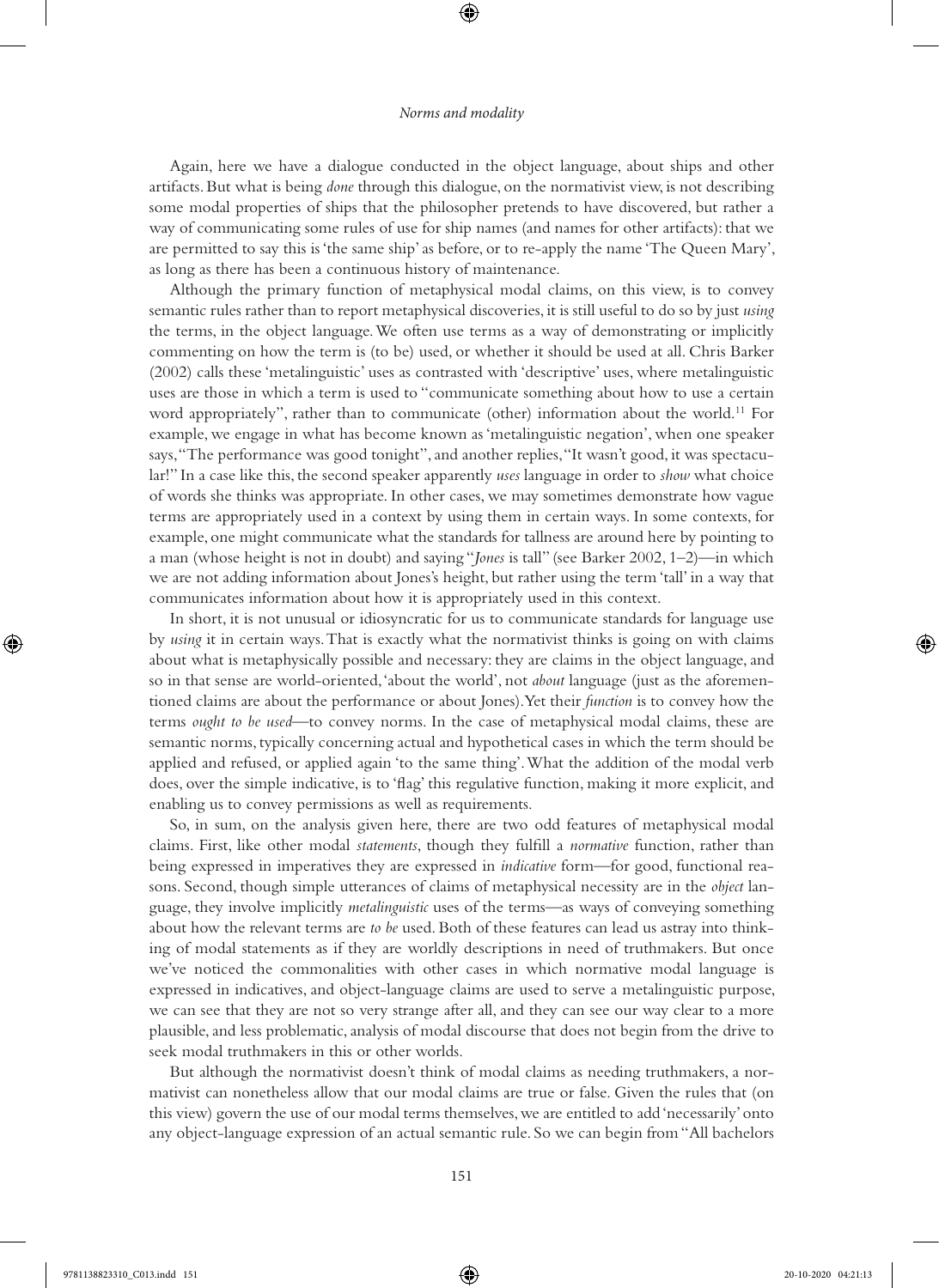⊕

are men" and (since that claim is an object-language expression of a semantic rule) add 'necessarily' and assert "Necessarily, all bachelors are men". We then need only adopt a deflationary understanding of truth (see, e.g. Horwich 1998), according to which the concept of truth is simply governed by the equivalence schema:  $\langle p \rangle$  is true iff p, to recognize the equivalence of this with "<Necessarily, all bachelors are men> is true". The uncontroversial equivalence schema applies just as well to modal as to non-modal indicatives, so there is no problem in allowing that modal claims may be true, stated in propositional form, and used in reasoning.

### **13.5 Remaining challenges and hopes**

The road to developing a full modal normativist approach is long and full of challenges. Some of the challenges I have discussed elsewhere<sup>12</sup>—including showing how it avoids the problems that plagued classical conventionalism, and showing how to avoid the Frege-Geach problem by giving the *meaning* of modal discourse, not just its function or use. Another major and familiar challenge is showing how this view can accommodate not only simple *a priori* necessities like "Necessarily, all bachelors are men", but the sorts of *a posteriori* and *de re* necessities Kripke (1980) famously called attention to: such as 'Water is necessarily  $H<sub>2</sub>O'$  and 'Elizabeth Warren is necessarily human'. The first key to handling such necessities is to accept that even names and kind terms have *some* conceptual content.13 The second key is to note the varied and often ostensive and world-deferential forms semantic rules can take. There is no space to develop that solution here, but the original approach was developed in Sidelle (1989) and is applied specifically to the normativist approach in Thomasson (2020).

At any rate, if we can make a normativist view along these lines work, it will be very attractive. One advantage of this view is ontological, and comes from not thinking of modal properties, modal facts, or possible worlds as things our modal claims aim to describe or track, and that are capable of explaining what makes them true. The normativist may allow that there are modal facts and properties—and even other possible worlds—but not in the sense of 'positing' them to 'explain' the truth of our modal claims. Instead, the ontological entitlement to say that there are such things is explanatorily 'downstream' from such truths. That is, we can start by making metaphysical modal claims (which have another function entirely); for example, "Necessarily, all bachelors are men" or "Obama is necessarily human". From these modal truths, we can make trivial inferences to the existence of modal facts (that it is a fact that it is necessary that all bachelors are men) and properties (that Obama has the property of being necessarily human). But we arrive at talk of these modal facts and properties by hypostatizations out of our modal expressions; we do not need to start by 'discovering' these worldly modal features to figure out which modal claims to accept.

The most important advantage of a normativist approach is epistemological, that of avoiding the notorious difficulties heavyweight realist views and possible worlds realist views face in explaining our knowledge of modal facts. If we think of ourselves as trying to track and describe the modal properties, modal facts, or possible worlds (the presence of which could make the claims true), it is very difficult to see how we could have any (quasi-)perceptual or intellectual access to these modal facts or properties or worlds. The normativist demystifies modal knowledge by considering the move from *using* language to knowing *basic* modal facts to be a matter of moving from *mastering* the rules for properly applying and refusing expressions (as a competent speaker), to being able to explicitly *convey* these constitutive rules and their consequences in the object language and indicative mood.

A third, related, advantage of the normativist view is its helpfulness in clarifying the methodology of metaphysics and justifying the use of intuition in modal debates. If we think of metaphysicians as trying to 'detect' modal properties of objects, the hopes of adjudicating debates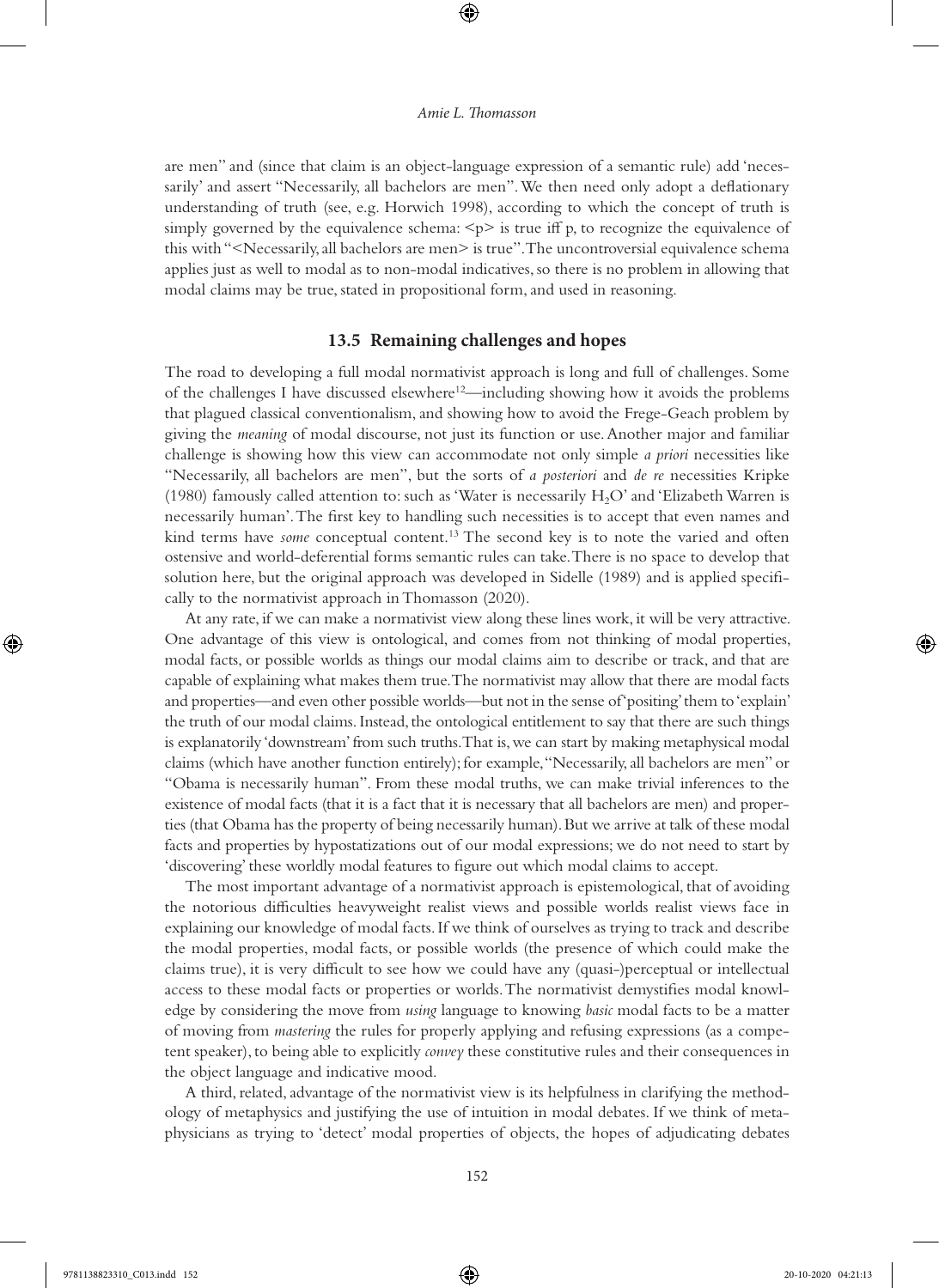⊕

about the modal features of persons or works of art seem slim: for no one, it seems, has any useful answer to the question of how they are supposed to be detected. Moreover, although it is common to rely on intuitions to support metaphysical views, it's not clear how to justify *why* intuition should be thought a reliable guide to the modal features of the world (when it certainly fails to be a reliable guide about most other features) (see Sosa 2008, 233). But on the normativist view, we have good reason for thinking that intuitions of competent speakers may play a useful role in revealing and making explicit the *actual* semantic rules, and thereby in coming to express modal truths in the object language—and signaling this with the addition of modal verbs.

Nonetheless, as I have argued elsewhere, some uses of metaphysical modal claims may be fruitfully seen as engaged in what David Plunkett and Tim Sundell (2013) have called 'metalinguistic negotiation': as ways of *advocating for* changes in the rules—whether to precisify them or alter them in other ways, in order to serve various purposes, rather than simply as ways of conveying the rules there are.14 The function of the metaphysical modal claims may still be normative, but it may have to do more with pressing for changes in the rules than with communicating or enforcing the extant rules. The fact that, in the object language, we may often engage in this kind of metalinguistic negotiation of what how our terms *should be* used enables us to account for the fact that debates about metaphysical modality are often enduring and hard to resolve—even among competent speakers. For what is at issue is not just what rules *do* govern the terms (though these, too, may be imprecise, open-ended, contextually variable), but what rules *should* govern our terms—where this is sensitive to a range of other issues about what we should value and how we should live.

But whether they are used with the force of communicating those semantic rules there are, or of pressing for the rules the speaker thinks there ought to be, seeing metaphysical modal claims as having a *normative* function, to do with conveying and enforcing semantic rules, promises to do a great deal to demystify the epistemology of modality—and with it, the methodology of metaphysics.

#### **Notes**

- 1 While there are many other sorts of modal claim (e.g. asking what is physically possible or logically possible), I will focus here on claims like these—about what is *metaphysically* possible or necessary since those play a central role in many metaphysical debates.
- 2 For discussion of the grounding problem, see Burke (1992), Zimmerman (1995), Bennett (2004), and Thomasson (2007, ch. 4).
- 3 I do not mean to suggest that Lewis himself thought of his possible worlds as truthmakers for modal propositions, only that possible worlds realism along Lewis's lines is capable of supplying the truthmakers that the truthmaker theorist needs.
- 4 In the latter form this is the famous 'Humphrey' objection Kripke (1980, 45 n. 3) raises against Lewis.
- 5 For further critical discussion of Lewis's reply to the knowledge problem, see Bueno and Shalkowski (2004).
- 6 Huw Price uses the terminology 'representational' and puts the point in terms of denying that all discourse is 'e-representational'. See Price (2011) for the original formulation and criticisms of the representationalist/descriptivist assumption.
- 7 Price similarly notes that those he calls 'non-facutalists' (our non-descriptivists) may accept that moral claims, for example, are 'statements in some minimal sense' ('Semantic Deflationism and the Frege Point', p. 3 in pdf).
- 8 Though I do not mean to endorse truthmaker theory here—only to point out that, however plausible it is in descriptive cases, it leads us astray in others.
- 9 Schlick, in turn, was developing ideas originating in Hilbert's *Foundations of Geometry* and attempting to generalize them to the cases of logic and mathematics. See Baker (1988, 187ff).
- 10 A neo-conventionalist view has also been developed by Alan Sidelle (1989).
- 11 Barker distinguishes when adjectives have a 'descriptive' use from when they have a 'metalinguistic' use (2002, 1). The thought here is that modal terms signal that the assertion in question has a metalinguistic rather than a descriptive use.